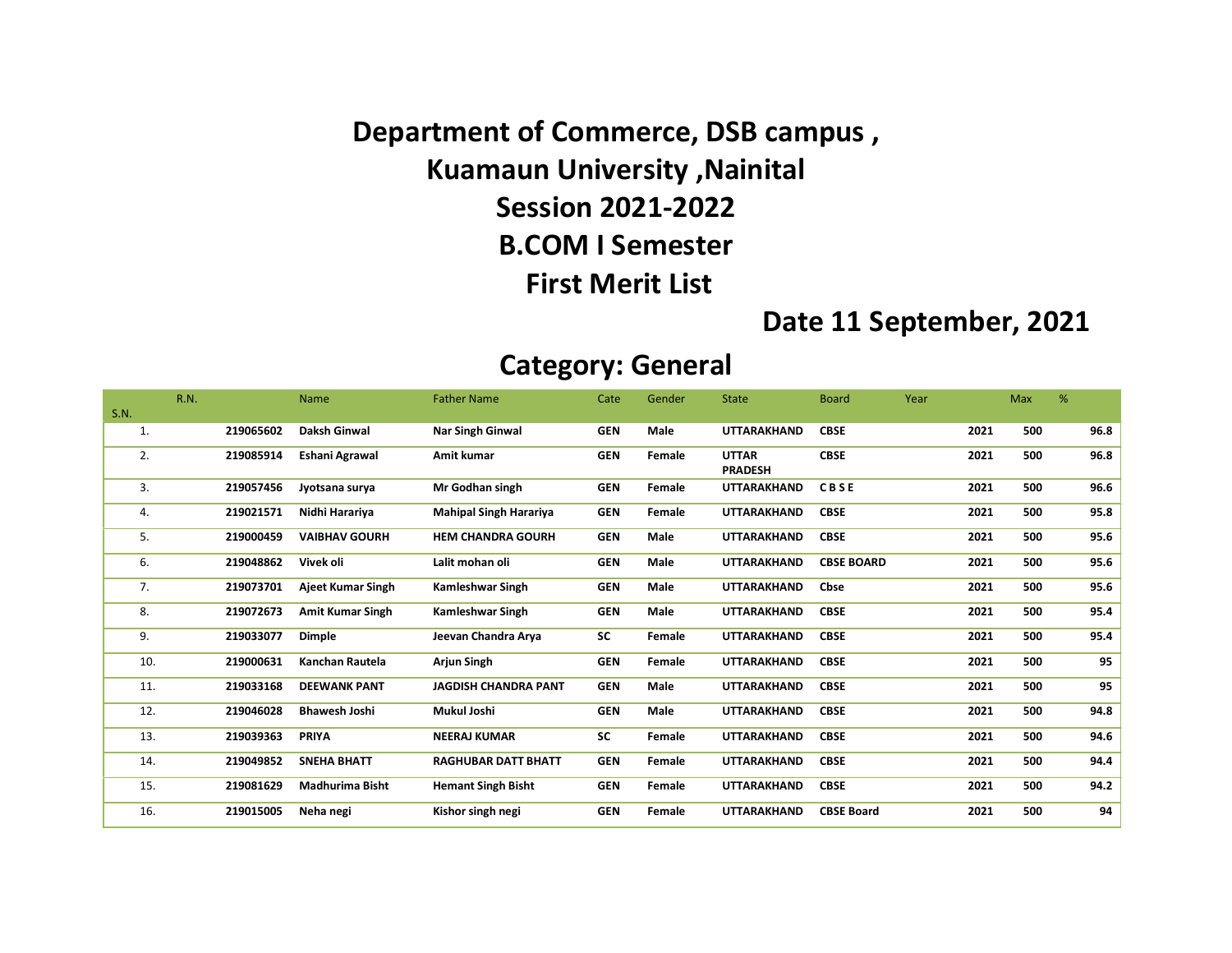| 17. | 219073402 | <b>Deepak Singh Bisht</b>          | Narayan Singh Bisht        | <b>GEN</b> | Male        | UTTARAKHAND                    | <b>CBSE</b>       | 2021 | 500 | 94   |
|-----|-----------|------------------------------------|----------------------------|------------|-------------|--------------------------------|-------------------|------|-----|------|
| 18. | 219081176 | <b>Mohit Singh Adhikari</b>        | Bahadur Singh Adhikari     | <b>GEN</b> | Male        | UTTARAKHAND                    | <b>CBSE</b>       | 2021 | 500 | 94   |
| 19. | 219082391 | Yash Matiyali                      | G S Matiyali               | <b>GEN</b> | Male        | UTTARAKHAND                    | <b>CBSE</b>       | 2021 | 500 | 94   |
| 20. | 219021893 | <b>KAMLESH SINGH</b>               | DIWAN SINGH                | <b>ST</b>  | <b>Male</b> | UTTARAKHAND                    | <b>CBSE</b>       | 2021 | 500 | 93.4 |
| 21. | 219086471 | <b>Rohit Singh Bisht</b>           | Hayat singh bisht          | <b>GEN</b> | Male        | UTTARAKHAND                    | Cbse              | 2021 | 500 | 93.2 |
| 22. | 219051866 | Suryansh mahara                    | Narayan singh              | <b>GEN</b> | Male        | UTTARAKHAND                    | <b>CBSE</b>       | 2021 | 500 | 93   |
| 23. | 219055018 | Suryansh mahara                    | Narayan singh              | <b>GEN</b> | Male        | UTTARAKHAND                    | <b>CBSE</b>       | 2021 | 500 | 93   |
| 24. | 219001935 | Pooja Parihar                      | <b>Tara Singh</b>          | <b>GEN</b> | Female      | UTTARAKHAND                    | <b>CBSE</b>       | 2021 | 500 | 92.6 |
| 25. | 219045593 | <b>Prashant Bisht</b>              | <b>Chandan Singh Bisht</b> | <b>GEN</b> | Male        | UTTARAKHAND                    | <b>CBSE</b>       | 2021 | 500 | 92.6 |
| 26. | 219068110 | sapna                              | shivraj singh              | <b>GEN</b> | Female      | UTTARAKHAND                    | <b>CBSE BOARD</b> | 2021 | 500 | 92.6 |
| 27. | 219065262 | Rajdeep Singh                      | <b>Balvinder Singh</b>     | <b>GEN</b> | Male        | <b>UTTAR</b><br><b>PRADESH</b> | <b>CBSE</b>       | 2021 | 500 | 92.4 |
| 28. | 219013955 | Ayush Joshi                        | Chandra Shekhar Joshi      | <b>GEN</b> | Male        | <b>UTTARAKHAND</b>             | <b>CBSE Board</b> | 2021 | 500 | 92.2 |
| 29. | 219048254 | <b>Kamlesh Bisht</b>               | Darshan Singh              | <b>GEN</b> | Male        | UTTARAKHAND                    | <b>CBSE</b>       | 2021 | 500 | 92.2 |
| 30. | 219014930 | Mayur Budhlakoti                   | Mr Hem Chandra Budhlakoti  | <b>GEN</b> | Male        | UTTARAKHAND                    | <b>CBSE</b>       | 2021 | 500 | 91.8 |
| 31. | 219064397 | <b>VANDANA</b><br><b>GHUGTIYAL</b> | <b>INDRA SINGH</b>         | <b>GEN</b> | Female      | UTTARAKHAND                    | cbse              | 2021 | 500 | 91.8 |
| 32. | 219072644 | Satyam singh                       | Kamla singh                | <b>GEN</b> | Male        | <b>UTTARAKHAND</b>             | Cbse              | 2021 | 500 | 91.8 |
| 33. | 219076054 | Ritika Arora                       | <b>Mahesh Arora</b>        | <b>GEN</b> | Female      | <b>UTTAR</b><br><b>PRADESH</b> | Cbse              | 2021 | 500 | 91.6 |
| 34. | 219036404 | Abhilasha<br>Maheshwari            | Akhil Maheshwari           | <b>GEN</b> | Female      | UTTARAKHAND                    | <b>CBSC</b>       | 2021 | 500 | 91.4 |
| 35. | 219039407 | <b>HARSHIT LATWAL</b>              | PAN SINGH LATWAL           | <b>GEN</b> | Male        | UTTARAKHAND                    | <b>CBSE BOARD</b> | 2021 | 500 | 91.4 |
| 36. | 219049075 | Sakshi Dev                         | <b>Balam Singh Dev</b>     | <b>GEN</b> | Female      | UTTARAKHAND                    | <b>CBSE</b>       | 2021 | 500 | 91.4 |
| 37. | 219067918 | <b>HEMLATA ARYA</b>                | <b>CHANCHAL RAM</b>        | SC         | Female      | UTTARAKHAND                    | <b>CBSE</b>       | 2021 | 500 | 91   |
| 38. | 219079524 | <b>Chirag Rawat</b>                | Harish Singh Rawat         | ST         | Male        | UTTARAKHAND                    | <b>CBSE</b>       | 2021 | 500 | 91   |
| 39. | 219054904 | <b>HIMANI</b>                      | <b>KUNWAR GIRI</b>         | <b>OBC</b> | Female      | UTTARAKHAND                    | <b>CBSE</b>       | 2021 | 500 | 90.8 |
| 40. | 219044805 | <b>SAKSHI RAIKWAL</b>              | RAJENDRA SINGH RAIKWAL     | <b>GEN</b> | Female      | UTTARAKHAND                    | <b>CBSE</b>       | 2021 | 500 | 90.6 |
| 41. | 219078263 | <b>SURAJ SINGH BISHT</b>           | <b>POORAN SINGH</b>        | <b>GEN</b> | Male        | UTTARAKHAND                    | <b>CBSE BOARD</b> | 2021 | 500 | 90   |
| 42. | 219041434 | <b>Uday Singh Mehra</b>            | <b>Pratap Singh Mehra</b>  | <b>GEN</b> | Male        | UTTARAKHAND                    | <b>CBSE</b>       | 2021 | 500 | 89.8 |
| 43. | 219071489 | Kailash Singh Bisht                | Pooran Singh Bisht         | <b>GEN</b> | Male        | UTTARAKHAND                    | <b>CBSE</b>       | 2021 | 500 | 89.8 |
| 44. | 219031464 | <b>HIMANI GOSWAMI</b>              | DHARAM PURI                | <b>OBC</b> | Female      | UTTARAKHAND                    | <b>CBSE</b>       | 2021 | 500 | 89.8 |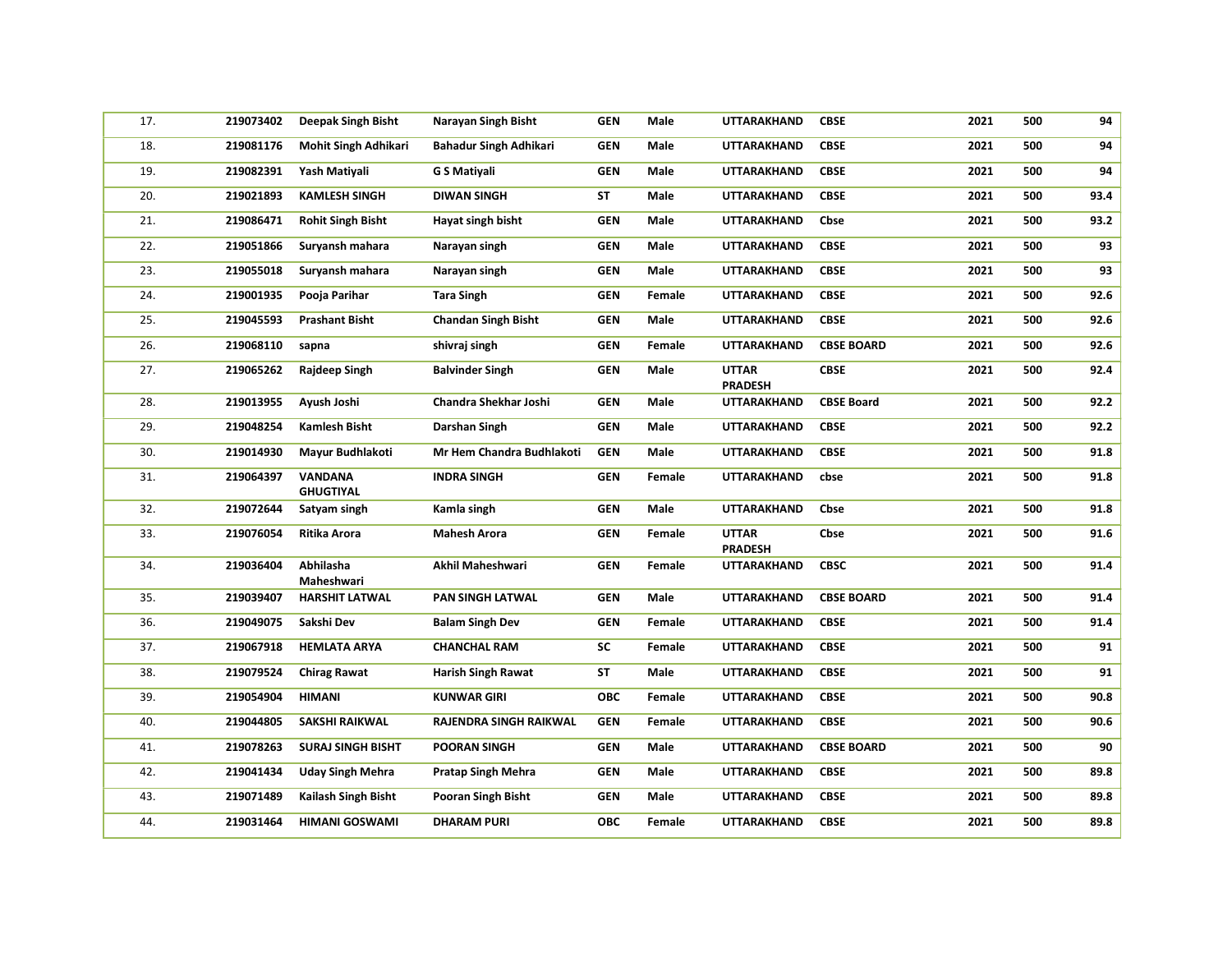| 45. | 219022967 | Aditya sahu          | Dilip kumar sahu                          | <b>OBC</b> | Male   | <b>UTTARAKHAND</b> | <b>CBSE</b>      | 2021 | 500 | 89.6 |
|-----|-----------|----------------------|-------------------------------------------|------------|--------|--------------------|------------------|------|-----|------|
| 46. | 219051725 | <b>RAHUL SINGH</b>   | <b>NARAYAN SINGH</b>                      | <b>GEN</b> | Male   | <b>UTTARAKHAND</b> | <b>CBSE</b>      | 2021 | 500 | 89.2 |
| 47. | 219043363 | <b>Uday Dasauni</b>  | Karam Singh                               | <b>GEN</b> | Male   | UTTARAKHAND        | <b>CBSE</b>      | 2020 | 500 | 89.2 |
| 48. | 219077875 | <b>MOH JUNAID</b>    | <b>MOH HASAN</b>                          | <b>OBC</b> | Male   | <b>UTTARAKHAND</b> | <b>U K BOARD</b> | 2021 | 500 | 89.2 |
| 49. | 219077915 | <b>MOH JUNAID</b>    | <b>MOH HASAN</b>                          | <b>OBC</b> | Male   | UTTARAKHAND        | <b>U K BOARD</b> | 2021 | 500 | 89.2 |
| 50. | 219056344 | <b>Hemant Singh</b>  | <b>Kuwer Singh</b>                        | <b>GEN</b> | Male   | UTTARAKHAND        | <b>CBSE</b>      | 2021 | 500 | 88.8 |
| 51. | 219066885 | <b>RUCHIKA MALL</b>  | <b>SUMIT MALL</b>                         | <b>OBC</b> | Female | <b>UTTARAKHAND</b> | <b>CBSC</b>      | 2021 | 500 | 88.4 |
| 52. | 219085437 | Shambhavi            | <b>Chunchun Kumar</b>                     | <b>GEN</b> | Female | UTTARAKHAND        | <b>CBSE</b>      | 2021 | 600 | 88.3 |
| 53. | 219027278 | <b>Chandan Singh</b> | Prahlad singh                             | <b>GEN</b> | Male   | <b>UTTARAKHAND</b> | <b>CBSE</b>      | 2021 | 500 | 88.2 |
| 54. | 219001257 | Kavita Sharma        | <b>Mohan chand</b>                        | <b>GEN</b> | Female | <b>UTTARAKHAND</b> | <b>CBSE</b>      | 2021 | 500 | 88.2 |
| 55. | 219002922 | Nishant upreti       | Pradeep Upreti                            | <b>GEN</b> | Male   | UTTARAKHAND        | <b>CBSE</b>      | 2021 | 500 | 88   |
| 56. | 219056247 | khushi bisht         | kishor singh bisht                        | <b>GEN</b> | Female | <b>UTTARAKHAND</b> | cbse             | 2021 | 500 | 88   |
| 57. | 219066265 | khushi bisht         | kishore singh bisht                       | <b>GEN</b> | Female | UTTARAKHAND        | cbse             | 2021 | 500 | 88   |
| 58. | 219002927 | <b>Kartik Bisht</b>  | Pan Singh Bisht                           | <b>GEN</b> | Male   | <b>UTTARAKHAND</b> | <b>CBSE</b>      | 2021 | 500 | 87.8 |
| 59. | 219045002 | Priyanshi Rawat      | <b>Satpal Singh Rawat</b>                 | <b>GEN</b> | Female | <b>UTTARAKHAND</b> | <b>CBSE</b>      | 2021 | 500 | 87.8 |
| 60. | 219058082 | PANKAJ POKHARIYA     | <b>MAHENDRA SINGH</b><br><b>POKHARIYA</b> | <b>GEN</b> | Male   | UTTARAKHAND        | <b>CBSE</b>      | 2021 | 500 | 87.6 |
| 61. | 219067686 | Ravi Prakash Arora   | <b>Gulshan Kumar</b>                      | <b>GEN</b> | Male   | <b>UTTARAKHAND</b> | <b>CBSE</b>      | 2021 | 600 | 87.5 |
| 62. | 219054276 | Sheetal soni         | Vijay kumar soni                          | <b>OBC</b> | Female | UTTARAKHAND        | Cbse             | 2021 | 500 | 87.4 |
| 63. | 219052150 | Monika Joshi         | Mr Jagdish Chandra Joshi                  | <b>GEN</b> | Female | UTTARAKHAND        | <b>CBSE</b>      | 2021 | 500 | 87.2 |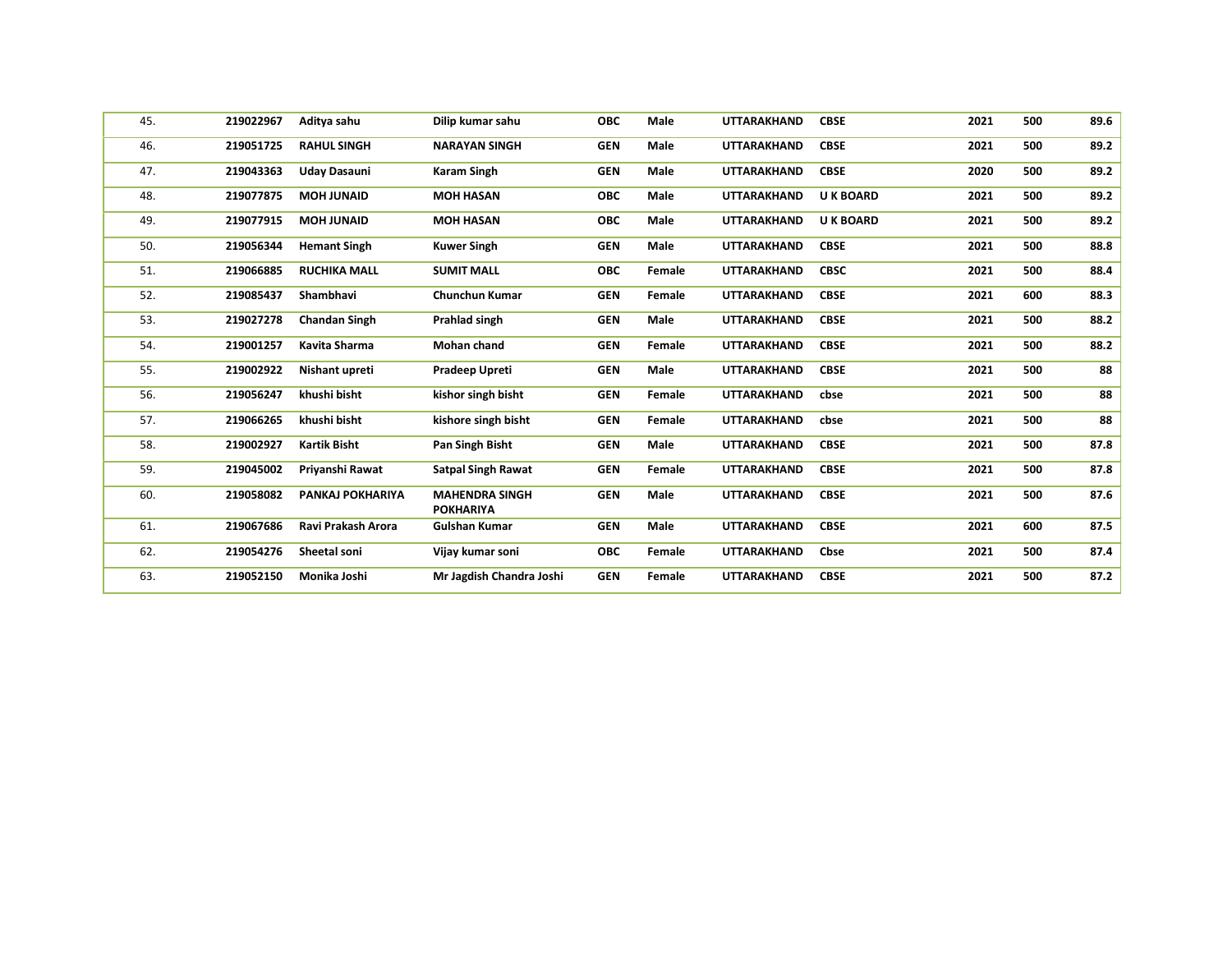# Category: OBC

|      |     | R.N. |           | <b>Name</b>                       | <b>Father Name</b>                        | Cate       | Gender      | <b>State</b>       | <b>Board</b>      | Year | <b>Max</b> | % |       |
|------|-----|------|-----------|-----------------------------------|-------------------------------------------|------------|-------------|--------------------|-------------------|------|------------|---|-------|
| S.N. |     |      |           |                                   |                                           |            |             |                    |                   |      |            |   |       |
|      | 1.  |      | 219011057 | <b>MAMTA</b><br><b>CHAUDHARY</b>  | <b>JITENDRA CHAUDHARY</b>                 | <b>OBC</b> | Female      | <b>UTTARAKHAND</b> | <b>CBSE</b>       | 2021 | 500        |   | 82    |
|      | 2.  |      | 219064185 | Jyoti                             | Man singh                                 | <b>OBC</b> | Female      | <b>UTTARAKHAND</b> | <b>CBSE BOARD</b> | 2021 | 500        |   | 81.6  |
|      | 3.  |      | 219024981 | Darpan                            | <b>Mr Vivek Verma</b>                     | <b>OBC</b> | Male        | <b>UTTARAKHAND</b> | <b>CBSE</b>       | 2021 | 500        |   | 80.8  |
|      | 4.  |      | 219048844 | Sahiba                            | <b>Nasir Hussain</b>                      | <b>OBC</b> | Female      | <b>UTTARAKHAND</b> | state board       | 2021 | 500        |   | 77.4  |
|      | 5.  |      | 219048830 | Preeti Yadav                      | <b>Kiran Dev Yadav</b>                    | <b>OBC</b> | Female      | <b>UTTARAKHAND</b> | Cbse              | 2021 | 500        |   | 77    |
|      | 6.  |      | 219006177 | Shivam Giri                       | Babu ram giri                             | <b>OBC</b> | Male        | UTTARAKHAND        | <b>ISC</b>        | 2021 | 500        |   | 76.8  |
|      | 7.  |      | 219005239 | Samriddhi Yadav                   | <b>Akhilesh Yadav</b>                     | <b>OBC</b> | Female      | <b>UTTAR</b>       | <b>CBSE BOARD</b> | 2021 | 500        |   | 74.8  |
|      |     |      |           |                                   |                                           |            |             | <b>PRADESH</b>     | <b>DELHI</b>      |      |            |   |       |
|      | 8.  |      | 219003201 | <b>HIMANI MAURYA</b>              | <b>NAVEEN SINGH</b>                       | <b>OBC</b> | Female      | UTTARAKHAND        | <b>CBSE</b>       | 2021 | 500        |   | 73.8  |
|      | 9.  |      | 219004028 | <b>MOHD SUFIYAN</b>               | <b>MOHD AZHAR</b>                         | <b>OBC</b> | Male        | UTTARAKHAND        | Cbse              | 2020 | 500        |   | 73.8  |
|      | 10. |      | 219049145 | <b>ADEEB ANSARI</b>               | <b>SHAKEEL AHMAD ANSARI</b>               | <b>OBC</b> | Male        | <b>UTTARAKHAND</b> | <b>CBSE BOARD</b> | 2021 | 500        |   | 73.6  |
|      | 11. |      | 219072482 | <b>SARITA GOSWAMI</b>             | <b>DHARM GIRI GOSWAMI</b>                 | <b>OBC</b> | Female      | <b>UTTARAKHAND</b> | uk board          | 2021 | 500        |   | 72.6  |
|      | 12. |      | 219069558 | <b>UMESH SHARMA</b>               | <b>LATE RADHEY SHYAM</b><br><b>SHARMA</b> | <b>OBC</b> | Male        | UTTARAKHAND        | <b>CBSE</b>       | 2021 | 500        |   | 69.8  |
|      | 13. |      | 219055783 | Dipesh giri<br>goswami            | Tara chandra giri goswami                 | <b>OBC</b> | <b>Male</b> | UTTARAKHAND        | <b>CBSE BOARD</b> | 2021 | 500        |   | 69.4  |
|      | 14. |      | 219059830 | <b>MOHD RUMAN</b><br><b>MALIK</b> | <b>KHATEEB AHMAD</b>                      | <b>OBC</b> | Male        | UTTARAKHAND        | <b>CBSE</b>       | 2021 | 600        |   | 67.67 |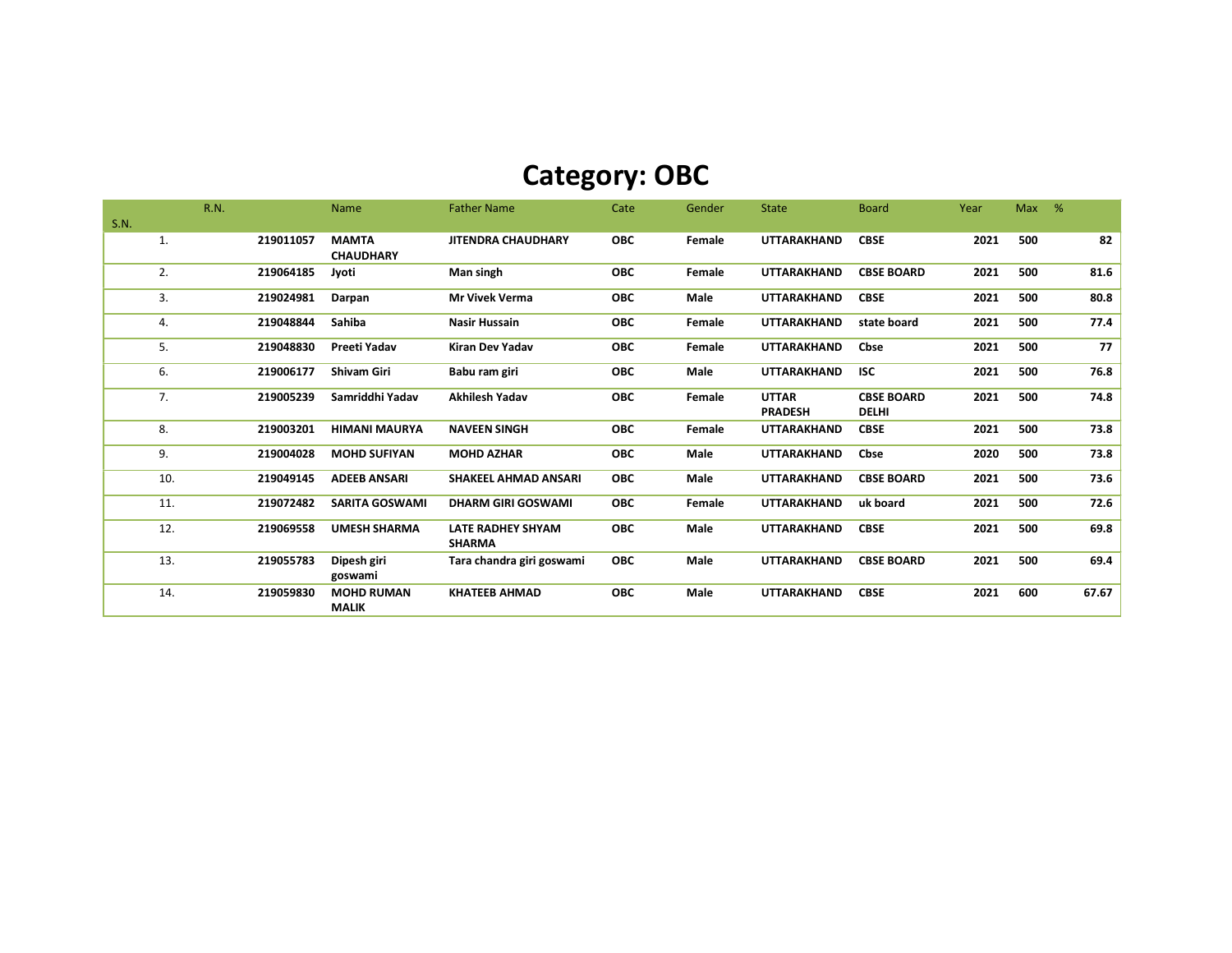## Category: SC

|      | R.N. |           | Name                   | <b>Father Name</b>        | Cate      | Gender | <b>State</b>       | <b>Board</b>            | Year | Max | %    |
|------|------|-----------|------------------------|---------------------------|-----------|--------|--------------------|-------------------------|------|-----|------|
| S.N. |      |           |                        |                           |           |        |                    |                         |      |     |      |
| 1.   |      | 219079316 | Riteeka kumari         | Ashok kumar               | <b>SC</b> | Female | <b>UTTAR</b>       | <b>CBSE</b>             | 2021 | 500 | 87   |
|      |      |           |                        |                           |           |        | <b>PRADESH</b>     |                         |      |     |      |
| 2.   |      | 219064920 | <b>KUMARI ARATI</b>    | <b>DHANI RAM</b>          | <b>SC</b> | Female | <b>UTTARAKHAND</b> | <b>CBSE</b>             | 2021 | 500 | 85.8 |
| 3.   |      | 219068956 | Shailja Shail          | <b>Bishan Ram</b>         | <b>SC</b> | Female | <b>UTTARAKHAND</b> | <b>CBSE</b>             | 2020 | 500 | 84.8 |
| 4.   |      | 219056042 | <b>SIMRAN MEHRA</b>    | <b>SACHIN MEHRA</b>       | <b>SC</b> | Female | <b>UTTARAKHAND</b> | <b>CBSE</b>             | 2021 | 500 | 83   |
| 5.   |      | 219086311 | <b>AKANSHA PRAKASH</b> | <b>CHANDRA PRAKASH</b>    | <b>SC</b> | Female | UTTARAKHAND        | <b>CBSE</b>             | 2021 | 500 | 82.8 |
| 6.   |      | 219056220 | Anushka arya           | Pankaj kumar arya         | <b>SC</b> | Female | <b>UTTARAKHAND</b> | <b>CBSE</b>             | 2021 | 500 | 81   |
| 7.   |      | 219064005 | <b>Pratham Tamta</b>   | Ramesh Chandra            | <b>SC</b> | Male   | <b>UTTARAKHAND</b> | cbse                    | 2021 | 500 | 78.8 |
|      |      |           |                        | tamta                     |           |        |                    |                         |      |     |      |
| 8.   |      | 219004627 | <b>HIMANSHI ARYA</b>   | <b>NAREN CHANDRA</b>      | SC        | Female | <b>UTTARAKHAND</b> | <b>CBSE BOARD</b>       | 2021 | 500 | 78.6 |
| 9.   |      | 219017784 | Neha kabir             | <b>Ashok Kumar</b>        | SC        | Female | <b>UTTARAKHAND</b> | <b>UK BOARD</b>         | 2021 | 500 | 78.4 |
| 10.  |      | 219028151 | <b>Aanchal Arva</b>    | Mahesh Lal Arya           | <b>SC</b> | Female | UTTARAKHAND        | <b>CBSE Board</b>       | 2021 | 500 | 78.4 |
| 11.  |      | 219078669 | Vineet                 | Mr Suresh Chandra<br>Arya | <b>SC</b> | Male   | <b>UTTARAKHAND</b> | <b>UK Board</b>         | 2021 | 500 | 78.4 |
| 12.  |      | 219087482 | Neha Kabir             | <b>Ashok Kumar</b>        | SC        | Female | <b>UTTARAKHAND</b> | <b>UK</b>               | 2021 | 500 | 78.4 |
|      |      |           |                        |                           |           |        |                    |                         |      |     |      |
| 13.  |      | 219003659 | Rishita Arya           | Ramesh Chandra<br>Arya    | <b>SC</b> | Female | UTTARAKHAND        | <b>CBSE</b>             | 2020 | 500 | 77   |
| 14.  |      | 219005038 | <b>VISHAKHA PAWAR</b>  | <b>NARESH PAWAR</b>       | SC        | Female | <b>UTTARAKHAND</b> | <b>UTTARAKHAND</b>      | 2021 | 500 | 76.8 |
|      |      |           |                        |                           |           |        |                    | <b>BOARD</b>            |      |     |      |
| 15.  |      | 219007922 | Priyanka               | <b>Govind Ram</b>         | <b>SC</b> | Female | <b>UTTARAKHAND</b> | <b>CBSE</b>             | 2021 | 500 | 76.4 |
| 16.  |      | 219058091 | <b>PRIYANKA</b>        | <b>GOVIND RAM</b>         | SC        | Female | <b>UTTARAKHAND</b> | <b>CBSE</b>             | 2021 | 500 | 76.4 |
| 17.  |      | 219072781 | Akansha                | <b>Anil Kumar</b>         | <b>SC</b> | Female | <b>UTTARAKHAND</b> | Cbse                    | 2021 | 500 | 76.2 |
| 18.  |      | 219084985 | Ishika Arya            | Gauri Shankar             | <b>SC</b> | Female | <b>UTTARAKHAND</b> | <b>Uttarakhan Board</b> | 2021 | 500 | 76.2 |
| 19.  |      | 219039552 | Saina Singh            | Devender Kumar            | <b>SC</b> | Female | <b>UTTARAKHAND</b> | <b>CBSE BOARD</b>       | 2021 | 500 | 75.4 |